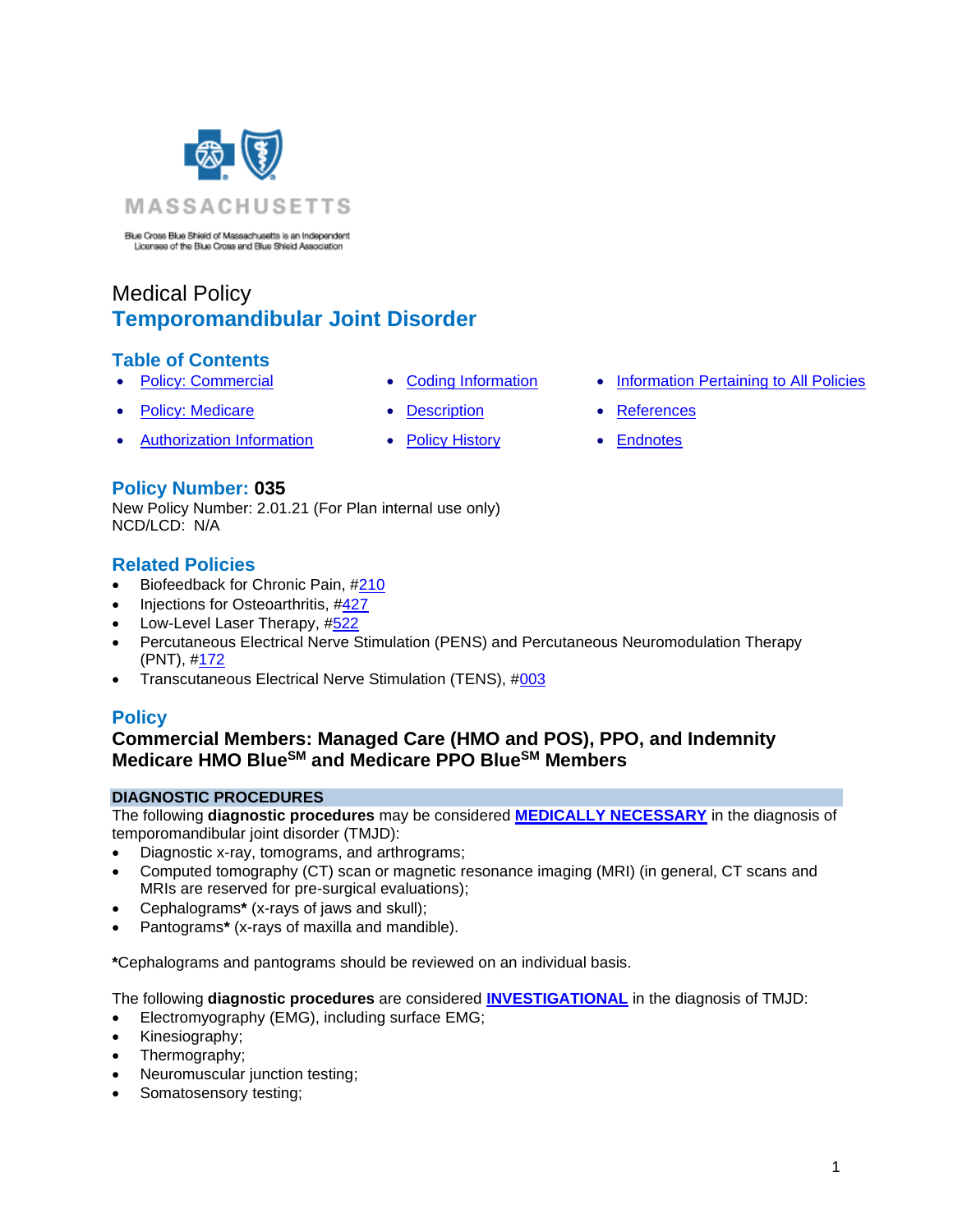- Transcranial or lateral skull x-rays;
- Intra-oral tracing or gnathic arch tracing (intended to demonstrate deviations in the positioning of the jaws that are associated with TMJ disorder;
- Muscle testing:
- Standard dental radiographic procedures;
- Range of motion measurements:
- Computerized mandibular scan (this measures and records muscle activity related to movement and positioning of the mandible and is intended to detect deviations in occlusion and muscle spasms related to TMJD;
- Ultrasound imaging/sonogram;
- Arthroscopy of the temporomandibular joint (TMJ) for purely diagnostic purposes;
- Joint vibration analysis.

#### **NONSURGICAL TREATMENTS**

The following **nonsurgical treatments** may be considered **[MEDICALLY NECESSARY](https://www.bluecrossma.org/medical-policies/sites/g/files/csphws2091/files/acquiadam-assets/Definition%20of%20Med%20Nec%20Inv%20Not%20Med%20Nec%20prn.pdf#page=1)** in the treatment of TMJD:

- Intra-oral removable prosthetic devices/appliances (encompassing fabrication, insertion, and adjustment);
- Pharmacologic treatment (such as anti-inflammatory, muscle relaxing, and analgesic medications);
- Physical therapy.**<sup>1</sup>**

The following **nonsurgical treatments** are considered **[INVESTIGATIONAL](https://www.bluecrossma.org/medical-policies/sites/g/files/csphws2091/files/acquiadam-assets/Definition%20of%20Med%20Nec%20Inv%20Not%20Med%20Nec%20prn.pdf#page=1)** in the treatment of TMJD:

- 1. Electrogalvanic stimulation;
- 2. Iontophoresis;
- 3. Biofeedback;
- 4. Ultrasound;
- 5. Devices promoted to maintain joint range of motion and to develop muscles involved in jaw function,
- 6. Orthodontic services;
- 7. Dental restorations/prostheses;
- 8. Transcutaneous electrical nerve stimulation (TENS);
- 9. Percutaneous electrical nerve stimulation (PENS);
- 10. Hyaluronic acid
- 11. Platelet concentrates.

#### **SURGICAL TREATMENTS**

The following **surgical treatments** may be considered **[MEDICALLY NECESSARY](https://www.bluecrossma.org/medical-policies/sites/g/files/csphws2091/files/acquiadam-assets/Definition%20of%20Med%20Nec%20Inv%20Not%20Med%20Nec%20prn.pdf#page=1)** in the treatment of TM.ID<sup>-</sup>

- Arthrocentesis;
- Manipulation for reduction of fracture or dislocation of the TMJ;
- Arthroscopic surgery in individuals with objectively demonstrated (by physical examination or imaging) internal derangements (displaced discs) or degenerative joint disease who have failed conservative treatment;
- Open surgical procedures (when TMJD is the result of congenital anomalies, trauma, or disease in individuals who have failed conservative treatment) including, but not limited to, arthroplasties, condylectomies, meniscus or disc plication and disc removal.

# <span id="page-1-0"></span>**Prior Authorization Information**

#### **Inpatient**

• For services described in this policy, precertification/preauthorization **IS REQUIRED** for all products if the procedure is performed **inpatient**.

#### **Outpatient**

• For services described in this policy, see below for products where prior authorization **might be required** if the procedure is performed **outpatient**.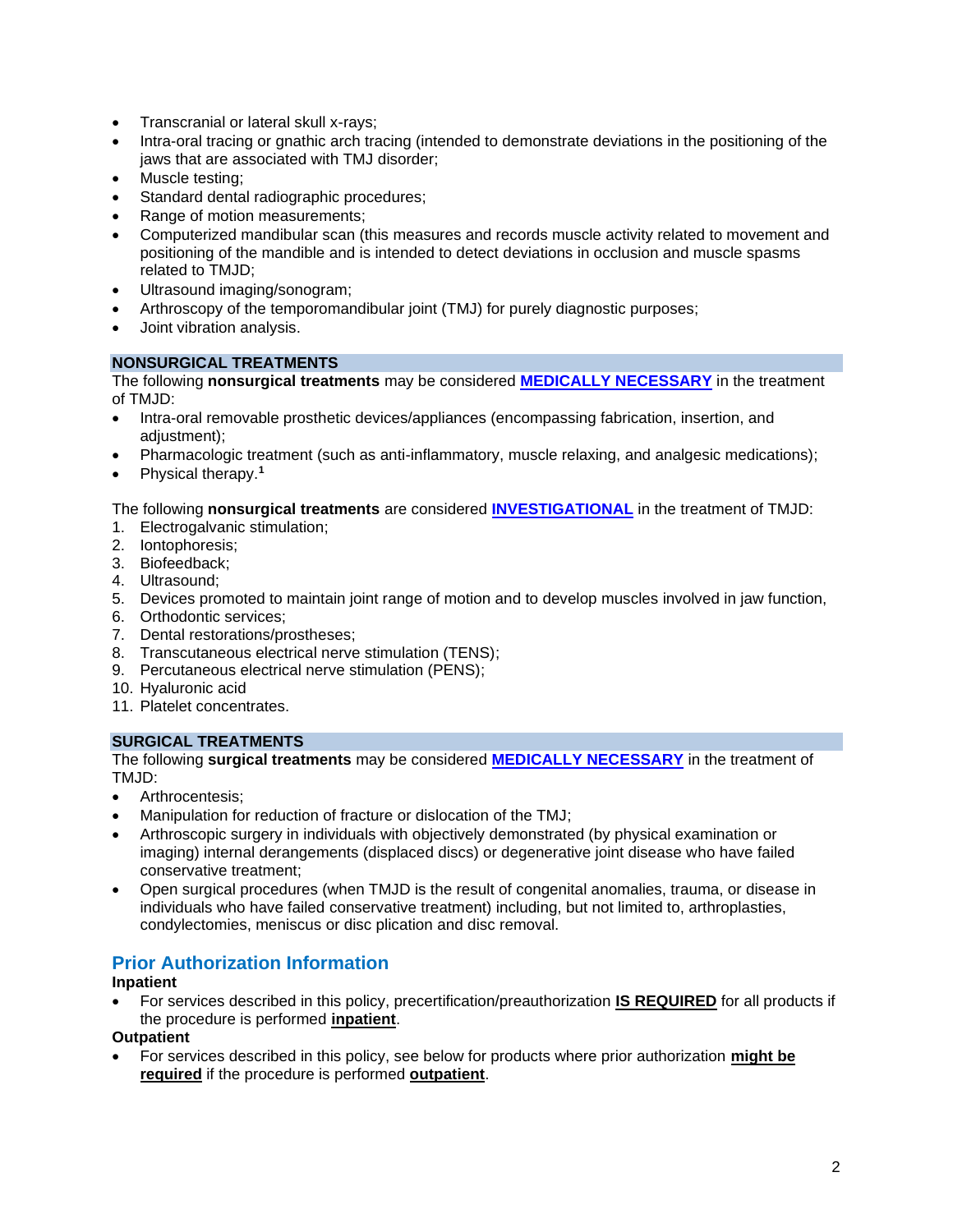|                                              | <b>Outpatient</b>                |
|----------------------------------------------|----------------------------------|
| <b>Commercial Managed Care (HMO and POS)</b> | Prior authorization is required. |
| <b>Commercial PPO</b>                        | Prior authorization is required. |
| Medicare HMO Blue <sup>SM</sup>              | Prior authorization is required. |
| Medicare PPO Blue <sup>SM</sup>              | Prior authorization is required. |

**Note:** Prior authorization is **not** required on CPT codes: 70328, 70330, 70332, 70336, 70350, and 70355.

### <span id="page-2-0"></span>**CPT Codes / HCPCS Codes / ICD Codes**

*Inclusion or exclusion of a code does not constitute or imply member coverage or provider reimbursement. Please refer to the member's contract benefits in effect at the time of service to determine coverage or non-coverage as it applies to an individual member.*

*Providers should report all services using the most up-to-date industry-standard procedure, revenue, and diagnosis codes, including modifiers where applicable.*

*The following codes are included below for informational purposes only; this is not an all-inclusive list.*

**The above medical necessity criteria MUST be met for the following codes to be covered for Commercial Members: Managed Care (HMO and POS), PPO, Indemnity, Medicare HMO Blue and Medicare PPO Blue:**

| <b>CPT codes:</b> | <b>Code Description</b>                                                                |
|-------------------|----------------------------------------------------------------------------------------|
| 21010             | Arthrotomy, temporomandibular joint                                                    |
| 21050             | Condylectomy, temporomandibular joint (separate procedure)                             |
| 21060             | Meniscectomy, partial or complete, temporomandibular joint                             |
| 21073             | Manipulation of temporomandibular joint(s) (TMJ), therapeutic, requiring an anesthesia |
|                   | service (i.e., general or monitored anesthesia care)                                   |
| 21116             | Injection procedure for temporomandibular joint arthrography                           |
| 21240             | Arthroplasty, temporomandibular joint, with or without autograft (includes obtaining   |
|                   | graft)                                                                                 |
| 21242             | Arthroplasty, temporomandibular joint, with allograft                                  |
| 21243             | Arthroplasty, temporomandibular joint, with prosthetic joint replacement               |
| 29800             | Arthroscopy, temporomandibular joint, diagnostic, with or without synovial biopsy      |
|                   | (separate procedure)                                                                   |
| 29804             | Arthroscopy, temporomandibular joint, surgical                                         |
| 70328             | Radiologic examination, temporomandibular joint, open and closed month; unilateral     |
| 70330             | Radiologic examination, temporomandibular joint, open and closed mouth; bilateral      |
| 70332             | Temporomandibular joint arthrography, radiological supervision and interpretation      |
| 70336             | Magnetic resonance (e.g., proton) imaging, temporomandibular joint(s)                  |
| 70350             | Cephalogram, orthodontic                                                               |
| 70355             | Orthopantogram                                                                         |

### **CPT Codes**

### **ICD-10 Procedure Codes**

| ICD-10-PCS     |                                                                       |
|----------------|-----------------------------------------------------------------------|
| procedure      |                                                                       |
| codes:         | <b>Code Description</b>                                               |
| 0NJW0ZZ        | Inspection of Facial Bone, Open Approach                              |
| <b>ONRROJZ</b> | Replacement of Right Maxilla with Synthetic Substitute, Open Approach |
| <b>ONUROJZ</b> | Supplement Right Maxilla with Synthetic Substitute, Open Approach     |
| <b>ONUSOJZ</b> | Supplement Left Maxilla with Synthetic Substitute, Open Approach      |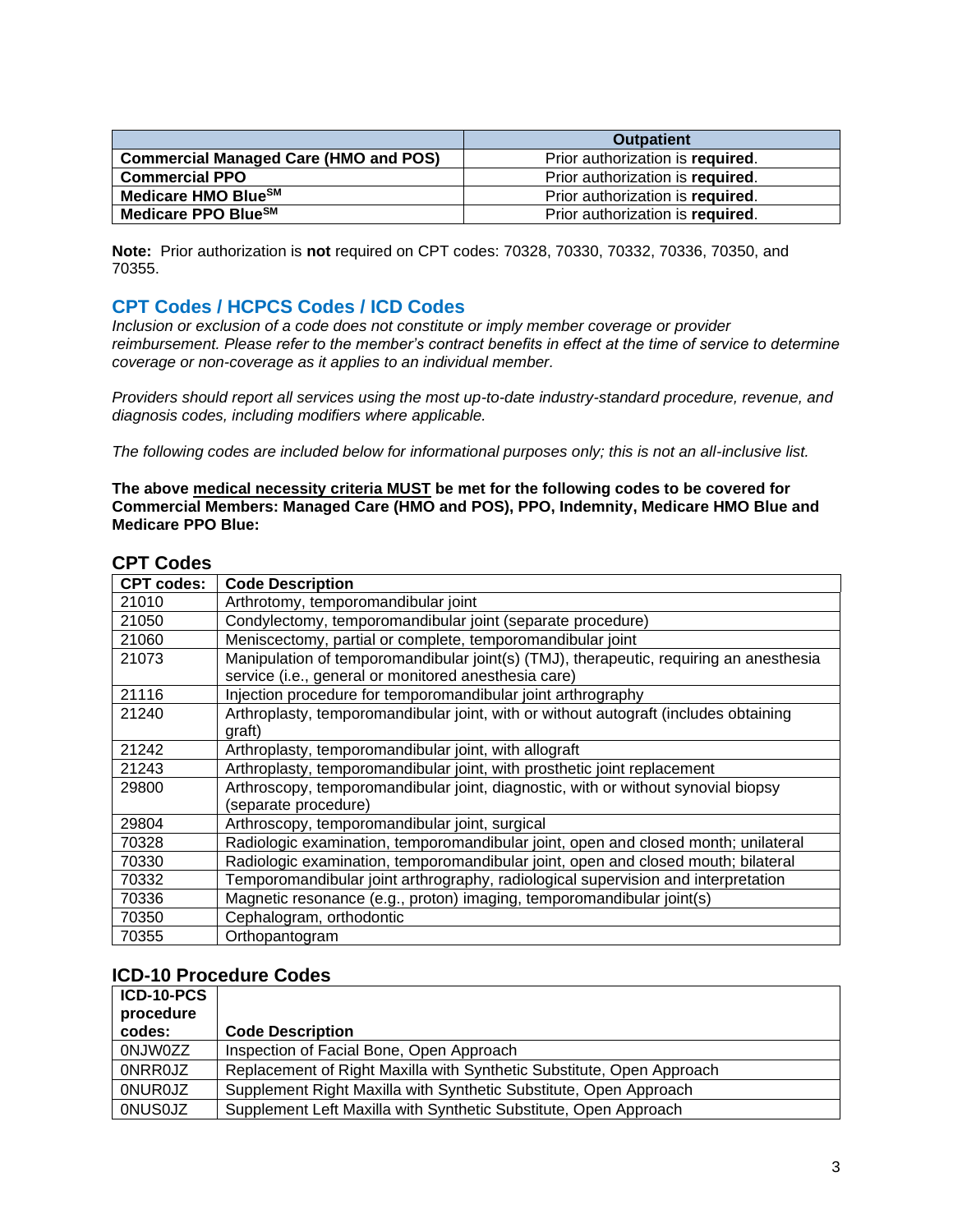| 0RBC0ZZ        | Excision of Right Temporomandibular Joint, Open Approach                            |
|----------------|-------------------------------------------------------------------------------------|
| 0RBC4ZZ        | Excision of Right Temporomandibular Joint, Percutaneous Endoscopic Approach         |
| 0RBD0ZZ        | Excision of Left Temporomandibular Joint, Open Approach                             |
| 0RBD4ZZ        | Excision of Left Temporomandibular Joint, Percutaneous Endoscopic Approach          |
| 0RJC0ZZ        | Inspection of Right Temporomandibular Joint, Open Approach                          |
| 0RJC4ZZ        | Inspection of Right Temporomandibular Joint, Percutaneous Endoscopic Approach       |
| 0RJD0ZZ        | Inspection of Left Temporomandibular Joint, Open Approach                           |
| 0RJD4ZZ        | Inspection of Left Temporomandibular Joint, Percutaneous Endoscopic Approach        |
| 0RQC0ZZ        | Repair Right Temporomandibular Joint, Open Approach                                 |
| 0RQC4ZZ        | Repair Right Temporomandibular Joint, Percutaneous Endoscopic Approach              |
| 0RQCXZZ        | Repair Right Temporomandibular Joint, External Approach                             |
| 0RQD0ZZ        | Repair Left Temporomandibular Joint, Open Approach                                  |
| 0RQD4ZZ        | Repair Left Temporomandibular Joint, Percutaneous Endoscopic Approach               |
| 0RQDXZZ        | Repair Left Temporomandibular Joint, External Approach                              |
|                | Replacement of Right Temporomandibular Joint with Synthetic Substitute, Open        |
| 0RRC0JZ        | Approach                                                                            |
| 0RRD0JZ        | Replacement of Left Temporomandibular Joint with Synthetic Substitute, Open         |
|                | Approach                                                                            |
| 0RSC0ZZ        | Reposition Right Temporomandibular Joint, Open Approach                             |
| 0RSCXZZ        | Reposition Right Temporomandibular Joint, External Approach                         |
| 0RSD0ZZ        | Reposition Left Temporomandibular Joint, Open Approach                              |
| 0RSDXZZ        | Reposition Left Temporomandibular Joint, External Approach                          |
| 0RUC0JZ        | Supplement Right Temporomandibular Joint with Synthetic Substitute, Open Approach   |
| 0RUD0JZ        | Supplement Left Temporomandibular Joint with Synthetic Substitute, Open Approach    |
| 3E0U33Z        | Introduction of Anti-inflammatory into Joints, Percutaneous Approach                |
| 3E0U3GC        | Introduction of Other Therapeutic Substance into Joints, Percutaneous Approach      |
| BN05ZZZ        | Plain Radiography of Facial Bones                                                   |
| BN06ZZZ        | Plain Radiography of Mandible                                                       |
| BN070ZZ        | Plain Radiography of Right Temporomandibular Joint using High Osmolar Contrast      |
| BN071ZZ        | Plain Radiography of Right Temporomandibular Joint using Low Osmolar Contrast       |
| BN07YZZ        | Plain Radiography of Right Temporomandibular Joint using Other Contrast             |
| BN07ZZZ        | Plain Radiography of Right Temporomandibular Joint                                  |
| BN080ZZ        | Plain Radiography of Left Temporomandibular Joint using High Osmolar Contrast       |
| <b>BN081ZZ</b> | Plain Radiography of Left Temporomandibular Joint using Low Osmolar Contrast        |
| BN08YZZ        | Plain Radiography of Left Temporomandibular Joint using Other Contrast              |
| BN08ZZZ        | Plain Radiography of Left Temporomandibular Joint                                   |
| BN090ZZ        | Plain Radiography of Bilateral Temporomandibular Joints using High Osmolar Contrast |
| BN091ZZ        | Plain Radiography of Bilateral Temporomandibular Joints using Low Osmolar Contrast  |
| BN09YZZ        | Plain Radiography of Bilateral Temporomandibular Joints using Other Contrast        |
| BN09ZZZ        | Plain Radiography of Bilateral Temporomandibular Joints                             |
| <b>BN0GZZZ</b> | Plain Radiography of Single Tooth                                                   |
| <b>BN0HZZZ</b> | Plain Radiography of Multiple Teeth                                                 |
| <b>BN0JZZZ</b> | Plain Radiography of All Teeth                                                      |
| BN170ZZ        | Fluoroscopy of Right Temporomandibular Joint using High Osmolar Contrast            |
| <b>BN171ZZ</b> | Fluoroscopy of Right Temporomandibular Joint using Low Osmolar Contrast             |
| BN17YZZ        | Fluoroscopy of Right Temporomandibular Joint using Other Contrast                   |
| BN17ZZZ        | Fluoroscopy of Right Temporomandibular Joint                                        |
| BN180ZZ        | Fluoroscopy of Left Temporomandibular Joint using High Osmolar Contrast             |
| <b>BN181ZZ</b> | Fluoroscopy of Left Temporomandibular Joint using Low Osmolar Contrast              |
| BN18YZZ        | Fluoroscopy of Left Temporomandibular Joint using Other Contrast                    |
| BN18ZZZ        | Fluoroscopy of Left Temporomandibular Joint                                         |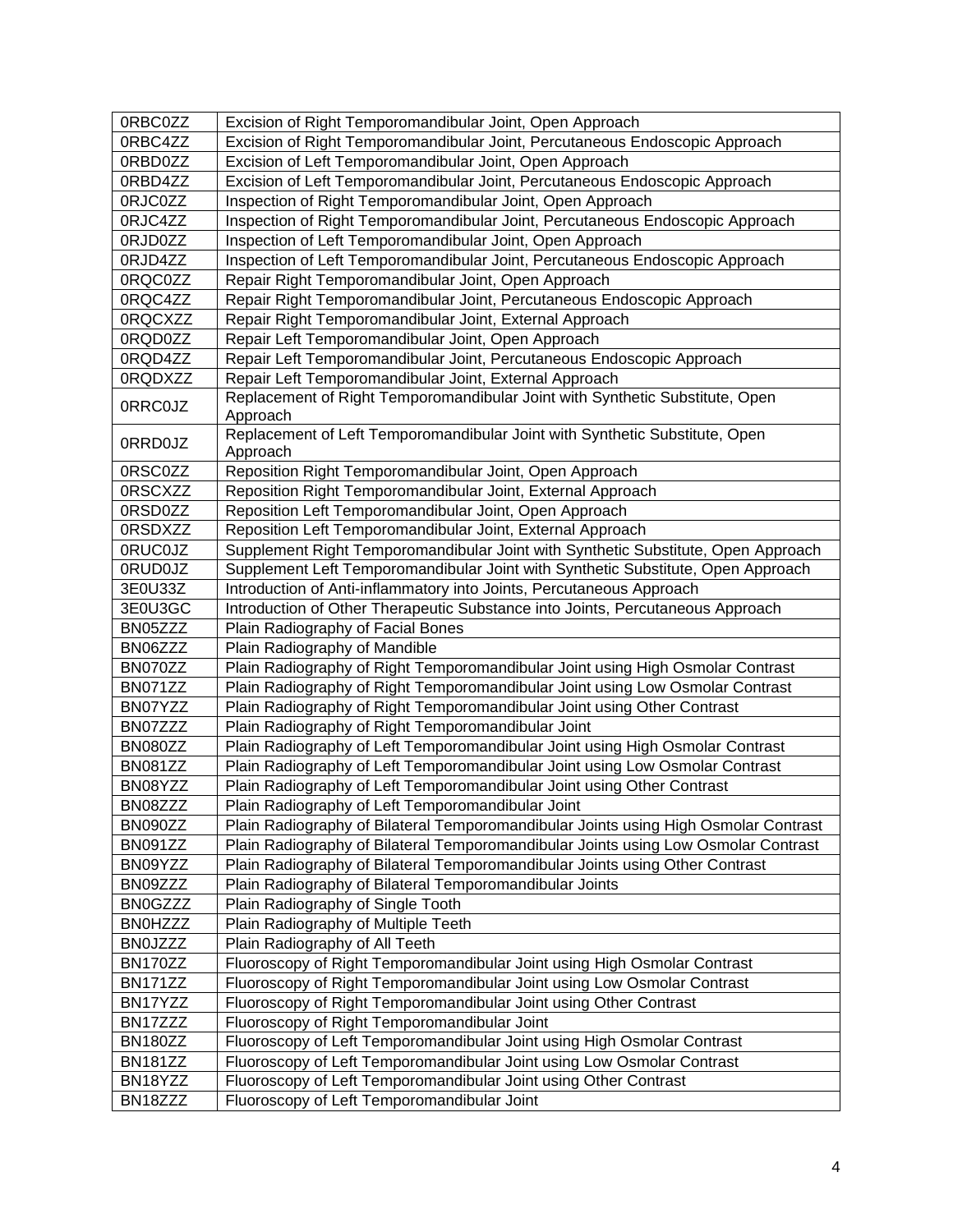| <b>BN190ZZ</b>       | Fluoroscopy of Bilateral Temporomandibular Joints using High Osmolar Contrast      |
|----------------------|------------------------------------------------------------------------------------|
| <b>BN191ZZ</b>       | Fluoroscopy of Bilateral Temporomandibular Joints using Low Osmolar Contrast       |
| BN <sub>19</sub> YZZ | Fluoroscopy of Bilateral Temporomandibular Joints using Other Contrast             |
| BN19ZZZ              | Fluoroscopy of Bilateral Temporomandibular Joints                                  |
| <b>BN250ZZ</b>       | Computerized Tomography (CT Scan) of Facial Bones using High Osmolar Contrast      |
| <b>BN251ZZ</b>       | Computerized Tomography (CT Scan) of Facial Bones using Low Osmolar Contrast       |
| BN25YZZ              | Computerized Tomography (CT Scan) of Facial Bones using Other Contrast             |
| BN25ZZZ              | Computerized Tomography (CT Scan) of Facial Bones                                  |
| <b>BN260ZZ</b>       | Computerized Tomography (CT Scan) of Mandible using High Osmolar Contrast          |
| <b>BN261ZZ</b>       | Computerized Tomography (CT Scan) of Mandible using Low Osmolar Contrast           |
| BN26YZZ              | Computerized Tomography (CT Scan) of Mandible using Other Contrast                 |
| BN26ZZZ              | Computerized Tomography (CT Scan) of Mandible                                      |
| <b>BN290ZZ</b>       | Computerized Tomography (CT Scan) of Bilateral Temporomandibular Joints using      |
|                      | <b>High Osmolar Contrast</b>                                                       |
| <b>BN291ZZ</b>       | Computerized Tomography (CT Scan) of Bilateral Temporomandibular Joints using Low  |
|                      | <b>Osmolar Contrast</b>                                                            |
| BN29YZZ              | Computerized Tomography (CT Scan) of Bilateral Temporomandibular Joints using      |
|                      | <b>Other Contrast</b>                                                              |
| BN29ZZZ              | Computerized Tomography (CT Scan) of Bilateral Temporomandibular Joints            |
| BN2F0ZZ              | Computerized Tomography (CT Scan) of Temporal Bones using High Osmolar Contrast    |
| BN2F1ZZ              | Computerized Tomography (CT Scan) of Temporal Bones using Low Osmolar Contrast     |
| BN2FYZZ              | Computerized Tomography (CT Scan) of Temporal Bones using Other Contrast           |
| BN2FZZZ              | Computerized Tomography (CT Scan) of Temporal Bones                                |
| BN39YZZ              | Magnetic Resonance Imaging (MRI) of Bilateral Temporomandibular Joints using Other |
|                      | Contrast                                                                           |
| BN39ZZZ              | Magnetic Resonance Imaging (MRI) of Bilateral Temporomandibular Joints             |
|                      |                                                                                    |

# <span id="page-4-0"></span>**Description**

#### **Diagnosis of Temporomandibular Joint Disorder**

In the clinical setting, temporomandibular joint disorder (TMJD) is often a diagnosis of exclusion and involves physical examination, patient interview, and a review of dental records. Diagnostic testing and radiologic imaging are generally only recommended for individuals with severe and chronic symptoms. Diagnostic criteria for TMJD have been developed and validated for use in both clinical and research settings. [1,2,3,](https://www.evidencepositioningsystem.com/_w_0659b4adccca2c373876f01c23738ed83e333911f92833a8/bcbsa_html/BCBSA/html/_blank)

Symptoms attributed to TMJD vary and include, but are not limited to, clicking sounds in the jaw; headaches; closing or locking of the jaw due to muscle spasms (trismus) or displaced disc; pain in the ears, neck, arms, and spine; tinnitus; and bruxism (clenching or grinding of the teeth).

#### **Treatment**

For many individuals, symptoms of TMJD are short-term and self-limiting. Conservative treatments (eg, eating soft foods, rest, heat, ice, avoiding extreme jaw movements) and anti-inflammatory medication are recommended before considering more invasive and/or permanent therapies (eg, surgery).

Note that low-level laser therapy for TMJD is addressed in policy [#522.](http://www.bluecrossma.org/medical-policies/sites/g/files/csphws2091/files/acquiadam-assets/522%20Low-Level%20Laser%20Therapy%20prn.pdf#page=1)

#### **Summary**

Temporomandibular joint disorder (TMJD) refers to a group of disorders characterized by pain in the temporomandibular joint and surrounding tissues. Initial conservative therapy is generally recommended; there are also a variety of nonsurgical and surgical treatment possibilities for individuals whose symptoms persist.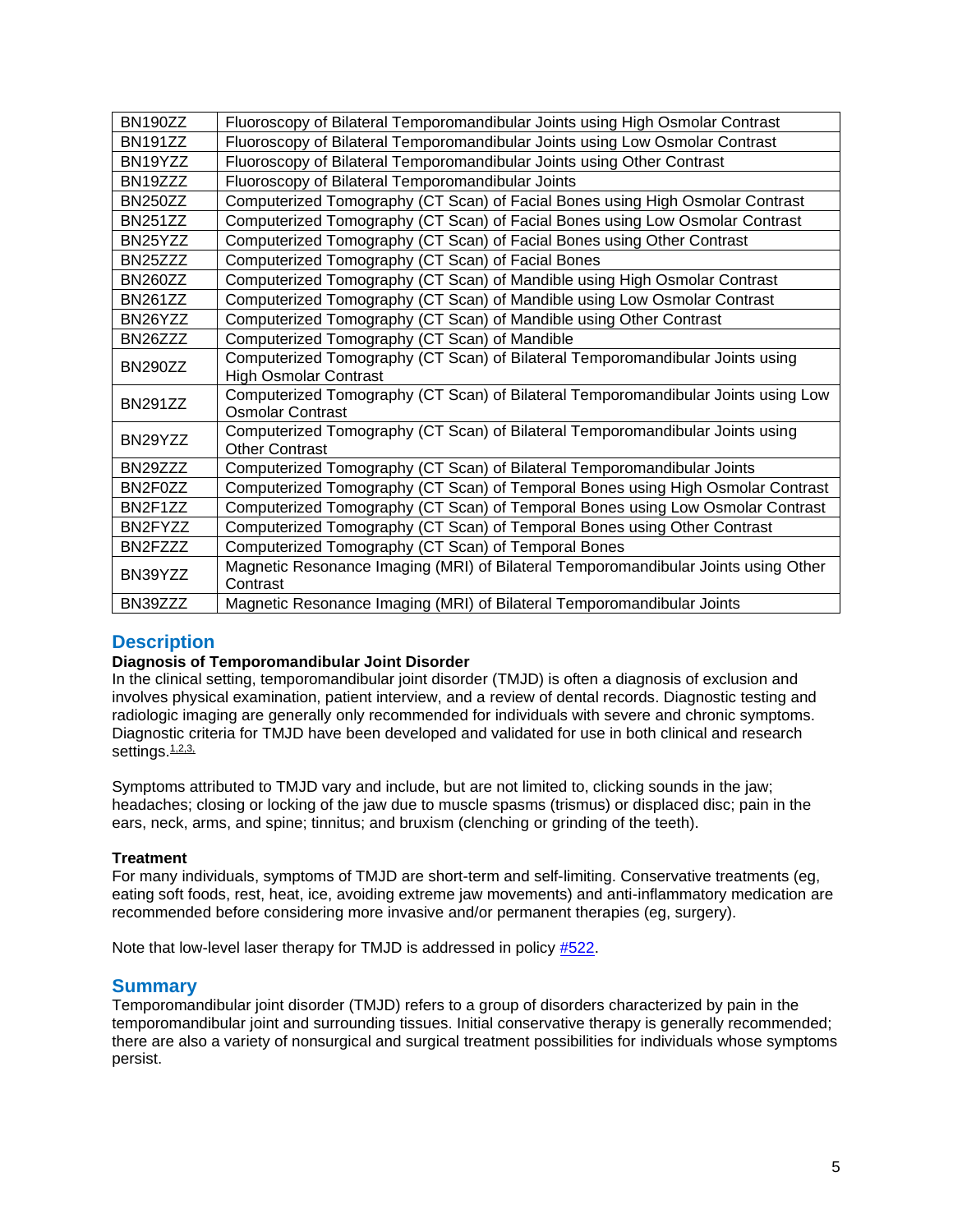#### **Summary of Evidence**

For individuals who have suspected TMJD who receive ultrasound, surface electromyography, or joint vibration analysis, the evidence includes systematic reviews of diagnostic test studies. Relevant outcomes are test validity and other performance measures. None of the systematic reviews found that these diagnostic techniques accurately identified individuals with TMJD, and many of the studies had methodologic limitations. The evidence is insufficient to determine that the technology results in an improvement in the net health outcome.

For individuals who have a confirmed diagnosis of TMJD who receive intraoral devices or appliances or pharmacologic treatment, the evidence includes randomized controlled trials (RCTs) and systematic reviews of RCTs. Relevant outcomes are symptoms, functional outcomes, quality of life, and treatmentrelated morbidity. A systematic review of intraoral appliances (44 studies) and meta-analyses of subsets of these studies found a significant benefit of intraoral appliances compared with control interventions. Several studies, meta-analyses, and systematic reviews exploring the effectiveness of stabilization splints on TMJD pain revealed conflicting results. Overall, the evidence shows that stabilizing splints may improve pain and positively impact depressive and anxiety symptoms. The evidence related to pharmacologic treatment varies because studies, systematic reviews, and meta-analyses lack consistency in evaluating specific agents. Some systematic reviews have found a significant benefit of several pharmacologic treatments (eg, analgesics, muscle relaxants, and anti-inflammatory medications [vs. placebo]), but other studies showed a lack of benefit with agents such as methylprednisolone and botulinum toxin type A. The evidence is sufficient to determine that the technology results in an improvement in the net health outcome.

For individuals who have a confirmed diagnosis of TMJD who receive acupuncture, biofeedback, transcutaneous electrical nerve stimulation, orthodontic services, or hyaluronic acid, the evidence includes RCTs, systematic reviews of these RCTs, and observational studies. Relevant outcomes are symptoms, functional outcomes, quality of life, and treatment-related morbidity. The systematic reviews did not find that these technologies reduced pain or improved functional outcomes significantly more than control treatments. Moreover, many individual studies were small and/or had methodologic limitations. The evidence is insufficient to determine that the technology results in an improvement in the net health outcome.

For individuals who have a confirmed diagnosis of TMJD who receive arthrocentesis or arthroscopy, the evidence includes RCTs, systematic reviews of RCTs, and observational studies. Relevant outcomes are symptoms, functional outcomes, quality of life, and treatment-related morbidity. One review, which included 3 RCTs, compared arthrocentesis or arthroscopy with nonsurgical interventions for TMJD. Pooled analyses of the RCTs found that arthrocentesis and arthroscopy resulted in superior pain reduction compared with control interventions. A network meta-analysis, which included 36 RCTs, revealed that arthroscopy and arthrocentesis improve pain control and maximum mouth opening. The evidence is sufficient to determine that the technology results in an improvement in the net health outcome.

| <b>Date</b> | <b>Action</b>                                                                                                            |
|-------------|--------------------------------------------------------------------------------------------------------------------------|
| 6/2022      | Prior authorization information clarified for PPO plans. Effective 6/1/2022.                                             |
| 7/2021      | Annual policy review. Investigational policy statement modified to include platelet<br>concentrates. Effective 7/1/2021. |
| 3/2021      | Clarified coding information.                                                                                            |
| 10/2020     | Clarified coding information.                                                                                            |
| 4/2020      | Annual policy review. Description, summary, and references updated. Policy<br>statements unchanged.                      |
| 1/2020      | Investigational statement on acupuncture as non-surgical treatment of TMJD was<br>removed. Effective 1/1/2020.           |
| 4/2019      | Annual policy review. Description, summary, and references updated. Policy<br>statements unchanged.                      |

#### <span id="page-5-0"></span>**Policy History**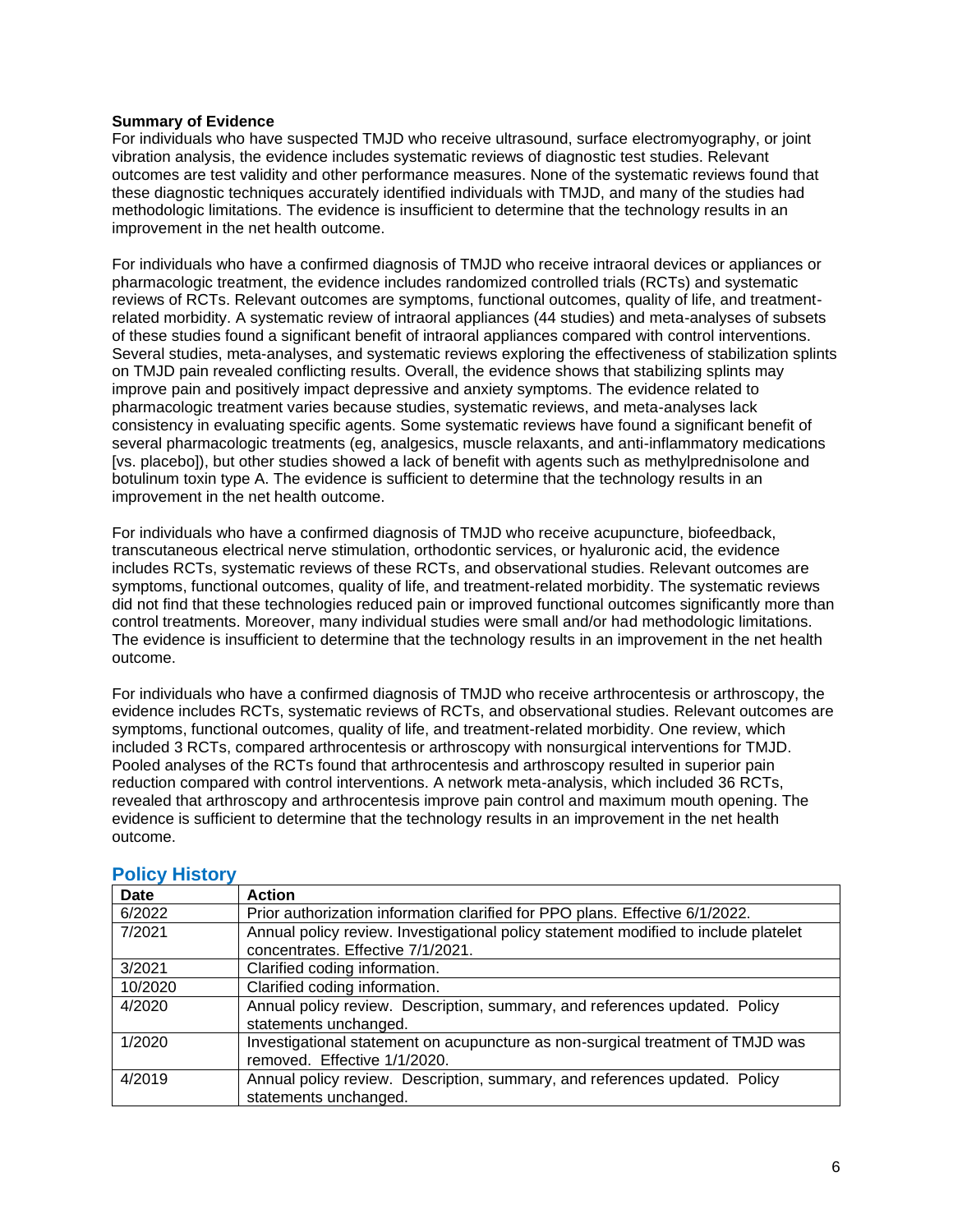| 11/2018        | Annual policy review. Description, summary, and references updated. Policy           |
|----------------|--------------------------------------------------------------------------------------|
|                | statements unchanged.                                                                |
|                |                                                                                      |
| 4/2018         | Annual policy review. Dysfunction changed to "Disorder" in the policy statement and  |
|                | title. Policy statements otherwise unchanged.                                        |
| 1/2018         | Clarified coding information.                                                        |
| 3/2017         | Annual policy review. New references added                                           |
| 6/2016         | Annual policy review. New references added. Gothic in second policy statement        |
|                | corrected to "gnathic." 6/1/2016                                                     |
| 5/2016         | Clarified coding information.                                                        |
| 9/2014         | Annual policy review. Prior authorization information clarified.                     |
| 9/2014         | Physical therapy coverage clarified as specified in the subscriber certificate.      |
|                | Effective 9/1/2014.                                                                  |
| 6/2014         | Updated Coding section with ICD10 procedure and diagnosis codes, effective           |
|                | 10/2015.                                                                             |
| 1/2014         | Annual policy review. New investigational indications described. Effective 1/1/2014. |
| 2/2013         | Annual policy review. Changes to policy statements. Effective 2/4/2013.              |
| 11/2011-4/2012 | Medical policy ICD 10 remediation: Formatting, editing and coding updates.           |
|                | No changes to policy statements.                                                     |
| 3/1/2012       | Annual policy review. Changes to policy statements.                                  |
| 6/2011         | Reviewed - Medical Policy Group - Orthopedics, Rehabilitation Medicine and           |
|                | Rheumatology. No changes to policy statements.                                       |
| 3/1/2011       | Annual policy review. Changes to policy statements.                                  |

# <span id="page-6-0"></span>**Information Pertaining to All Blue Cross Blue Shield Medical Policies**

Click on any of the following terms to access the relevant information: [Medical Policy Terms of Use](http://www.bluecrossma.org/medical-policies/sites/g/files/csphws2091/files/acquiadam-assets/Medical_Policy_Terms_of_Use_prn.pdf) [Managed Care Guidelines](http://www.bluecrossma.org/medical-policies/sites/g/files/csphws2091/files/acquiadam-assets/Managed_Care_Guidelines_prn.pdf) [Indemnity/PPO Guidelines](http://www.bluecrossma.org/medical-policies/sites/g/files/csphws2091/files/acquiadam-assets/Indemnity_and_PPO_Guidelines_prn.pdf) [Clinical Exception Process](http://www.bluecrossma.org/medical-policies/sites/g/files/csphws2091/files/acquiadam-assets/Clinical_Exception_Process_prn.pdf)

<span id="page-6-1"></span>[Medical Technology Assessment Guidelines](http://www.bluecrossma.org/medical-policies/sites/g/files/csphws2091/files/acquiadam-assets/Medical_Technology_Assessment_Guidelines_prn.pdf)

# **References**

- 1. Schiffman E, Ohrbach R, Truelove E, et al. Diagnostic Criteria for Temporomandibular Disorders (DC/TMD) for Clinical and Research Applications: recommendations of the International RDC/TMD Consortium Network\* and Orofacial Pain Special Interest Group. J Oral Facial Pain Headache. 2014; 28(1): 6-27. PMID 24482784
- 2. Ohrbach R, Turner JA, Sherman JJ, et al. The Research Diagnostic Criteria for Temporomandibular Disorders. IV: evaluation of psychometric properties of the Axis II measures. J Orofac Pain. 2010; 24(1): 48-62. PMID 20213031
- 3. Schiffman E, Ohrbach R. Executive summary of the Diagnostic Criteria for Temporomandibular Disorders for clinical and research applications. J Am Dent Assoc. Jun 2016; 147(6): 438-45. PMID 26922248
- 4. Almeida FT, Pacheco-Pereira C, Flores-Mir C, et al. Diagnostic ultrasound assessment of temporomandibular joints: a systematic review and meta-analysis. Dentomaxillofac Radiol. Feb 2019; 48(2): 20180144. PMID 30285469
- 5. Manfredini D, Guarda-Nardini L. Ultrasonography of the temporomandibular joint: a literature review. Int J Oral Maxillofac Surg. Dec 2009; 38(12): 1229-36. PMID 19700262
- 6. Klasser GD, Okeson JP. The clinical usefulness of surface electromyography in the diagnosis and treatment of temporomandibular disorders. J Am Dent Assoc. Jun 2006; 137(6): 763-71. PMID 16803805
- 7. Sharma S, Crow HC, McCall WD, et al. Systematic review of reliability and diagnostic validity of joint vibration analysis for diagnosis of temporomandibular disorders. J Orofac Pain. 2013; 27(1): 51-60. PMID 23424720
- 8. List T, Axelsson S. Management of TMD: evidence from systematic reviews and meta-analyses. J Oral Rehabil. May 2010; 37(6): 430-51. PMID 20438615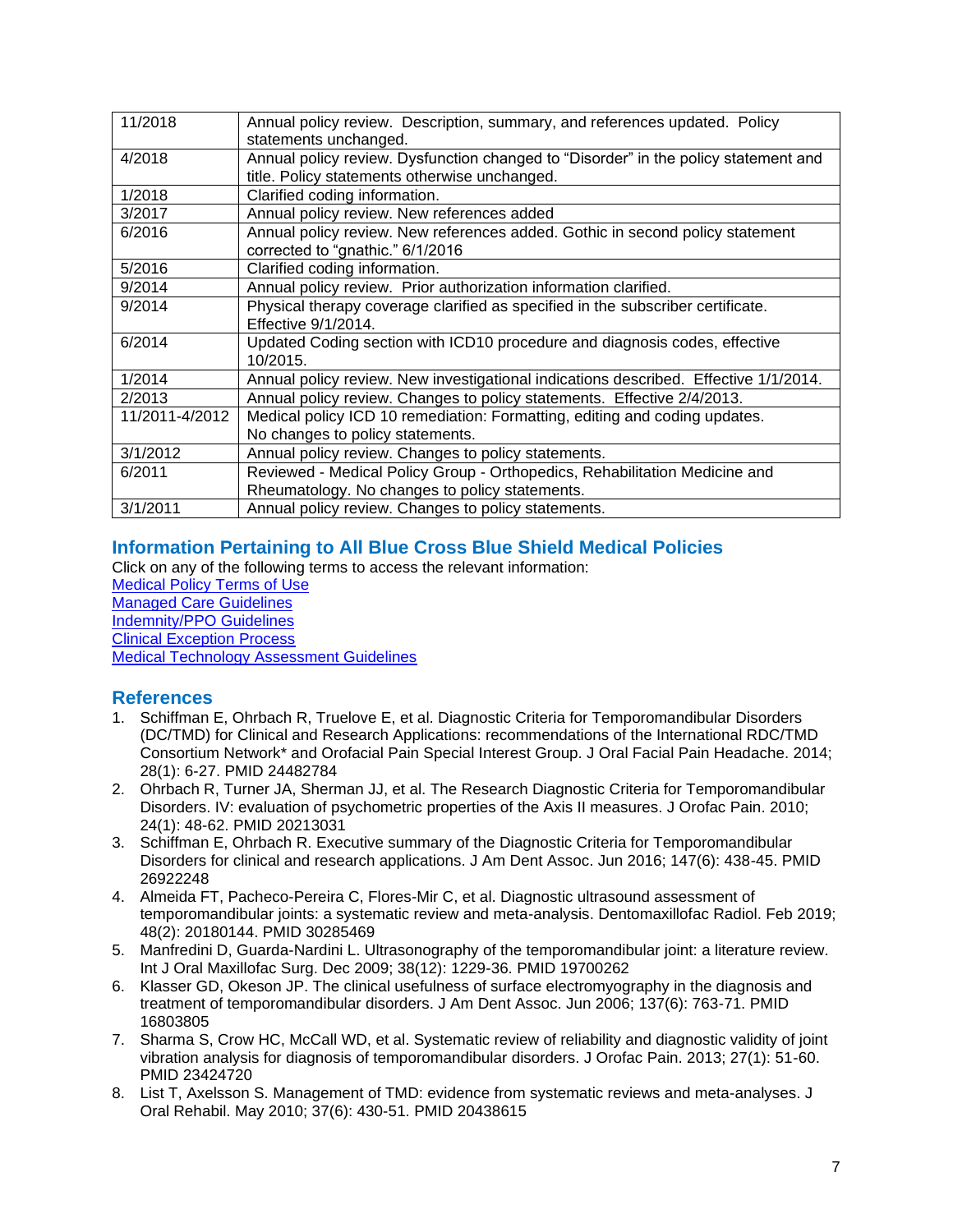- 9. Randhawa K, Bohay R, Cote P, et al. The Effectiveness of Noninvasive Interventions for Temporomandibular Disorders: A Systematic Review by the Ontario Protocol for Traffic Injury Management (OPTIMa) Collaboration. Clin J Pain. Mar 2016; 32(3): 260-78. PMID 25924094
- 10. Fricton J, Look JO, Wright E, et al. Systematic review and meta-analysis of randomized controlled trials evaluating intraoral orthopedic appliances for temporomandibular disorders. J Orofac Pain. 2010; 24(3): 237-54. PMID 20664825
- 11. Ivorra-Carbonell L, Montiel-Company JM, Almerich-Silla JM, et al. Impact of functional mandibular advancement appliances on the temporomandibular joint - a systematic review. Med Oral Patol Oral Cir Bucal. Sep 01 2016; 21(5): e565-72. PMID 27475694
- 12. Ebrahim S, Montoya L, Busse JW, et al. The effectiveness of splint therapy in patients with temporomandibular disorders: a systematic review and meta-analysis. J Am Dent Assoc. Aug 2012; 143(8): 847-57. PMID 22855899
- 13. Zhang C, Wu JY, Deng DL, et al. Efficacy of splint therapy for the management of temporomandibular disorders: a meta-analysis. Oncotarget. Dec 20 2016; 7(51): 84043-84053. PMID 27823980
- 14. Tonlorenzi D, Brunelli M, Conti M, et al. An observational study of the effects of using an high oral splint on pain control. Arch Ital Biol. Sep 30 2019; 157(2-3): 66-75. PMID 31821530
- 15. Alajbeg IZ, Vrbanovic E, Lapic I, et al. Effect of occlusal splint on oxidative stress markers and psychological aspects of chronic temporomandibular pain: a randomized controlled trial. Sci Rep. Jul 03 2020; 10(1): 10981. PMID 32620810
- 16. Melo RA, de Resende CMBM, Rego CRF, et al. Conservative therapies to treat pain and anxiety associated with temporomandibular disorders: a randomized clinical trial. Int Dent J. Aug 2020; 70(4): 245-253. PMID 32153038
- 17. Riley P, Glenny AM, Worthington HV, et al. Oral splints for temporomandibular disorder or bruxism: a systematic review. Br Dent J. Feb 2020; 228(3): 191-197. PMID 32060462
- 18. Al-Moraissi EA, Farea R, Qasem KA, et al. Effectiveness of occlusal splint therapy in the management of temporomandibular disorders: network meta-analysis of randomized controlled trials. Int J Oral Maxillofac Surg. Aug 2020; 49(8): 1042-1056. PMID 31982236
- 19. Isacsson G, Schumann M, Nohlert E, et al. Pain relief following a single-dose intra-articular injection of methylprednisolone in the temporomandibular joint arthralgia-A multicentre randomised controlled trial. J Oral Rehabil. Jan 2019; 46(1): 5-13. PMID 30240024
- 20. Study of Orofacial Pain and PropRANOlol (SOPPRANO). ClinicalTrials.gov. https://clinicaltrials.gov/ct2/show/results/NCT02437383?view=results. Updated May 21, 2019. Accessed January 11, 2021.
- 21. Haggman-Henrikson B, Alstergren P, Davidson T, et al. Pharmacological treatment of oro-facial pain health technology assessment including a systematic review with network meta-analysis. J Oral Rehabil. Oct 2017; 44(10): 800-826. PMID 28884860
- 22. Mena M, Dalbah L, Levi L, et al. Efficacy of topical interventions for temporomandibular disorders compared to placebo or control therapy: a systematic review with meta-analysis. J Dent Anesth Pain Med. Dec 2020; 20(6): 337-356. PMID 33409363
- 23. Machado D, Martimbianco ALC, Bussadori SK, et al. Botulinum Toxin Type A for Painful Temporomandibular Disorders: Systematic Review and Meta-Analysis. J Pain. Mar 2020; 21(3-4): 281-293. PMID 31513934
- 24. Jung A, Shin BC, Lee MS, et al. Acupuncture for treating temporomandibular joint disorders: a systematic review and meta-analysis of randomized, sham-controlled trials. J Dent. May 2011; 39(5): 341-50. PMID 21354460
- 25. Manfredini D, Piccotti F, Guarda-Nardini L. Hyaluronic acid in the treatment of TMJ disorders: a systematic review of the literature. Cranio. Jul 2010; 28(3): 166-76. PMID 20806734
- 26. Machado E, Bonotto D, Cunali PA. Intra-articular injections with corticosteroids and sodium hyaluronate for treating temporomandibular joint disorders: a systematic review. Dental Press J Orthod. Sep-Oct 2013; 18(5): 128-33. PMID 24352399
- 27. Goiato MC, da Silva EV, de Medeiros RA, et al. Are intra-articular injections of hyaluronic acid effective for the treatment of temporomandibular disorders? A systematic review. Int J Oral Maxillofac Surg. Dec 2016; 45(12): 1531-1537. PMID 27374020
- 28. Liu Y, Wu J, Fei W, et al. Is There a Difference in Intra-Articular Injections of Corticosteroids, Hyaluronate, or Placebo for Temporomandibular Osteoarthritis?. J Oral Maxillofac Surg. Mar 2018; 76(3): 504-514. PMID 29182905